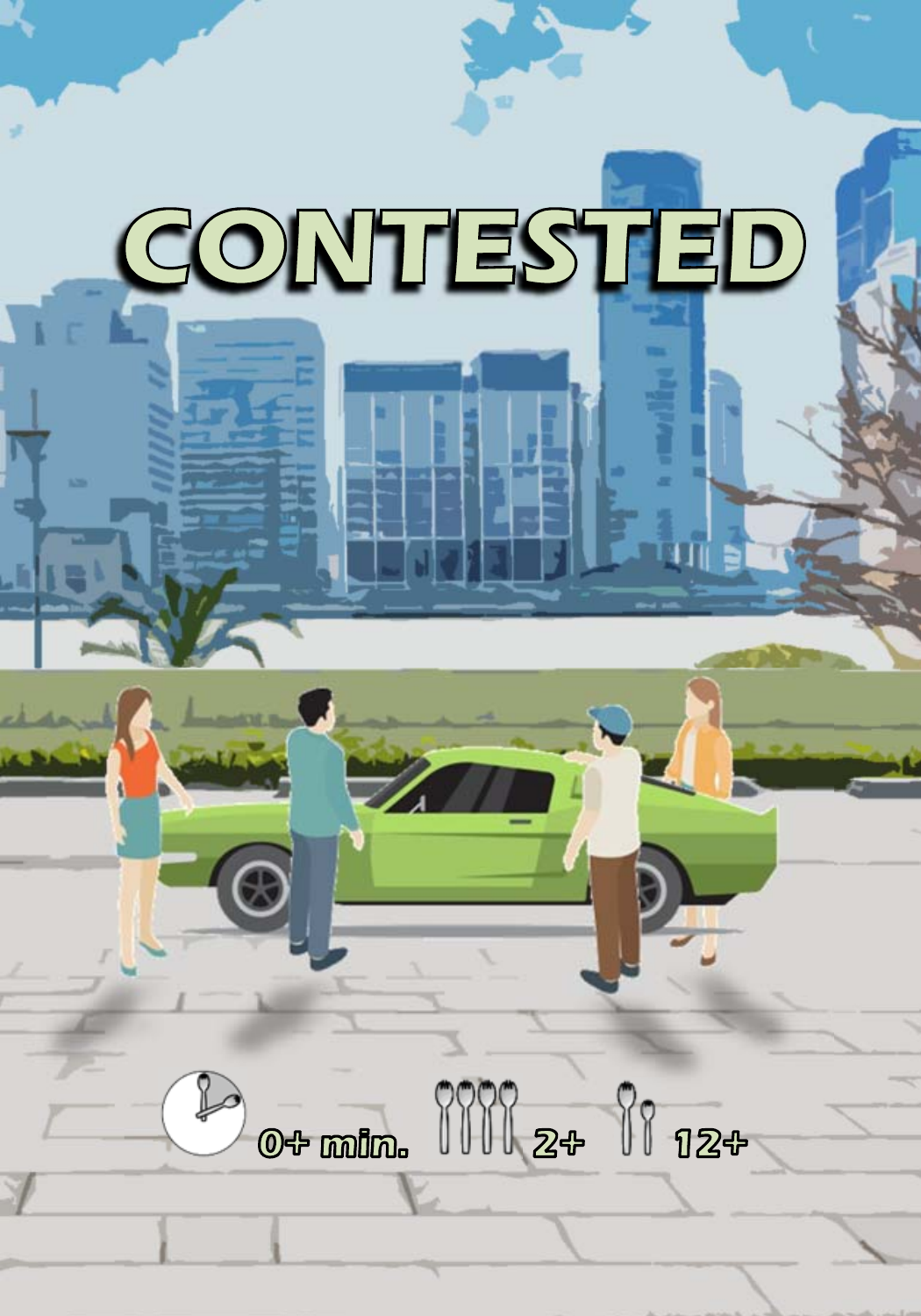

Game Box and Rule Book

### **Introduction**

Contested is a game in the model of a radio talk show contest where participants must keep their hand on a car to win the prize (usually the car, but in this case it could be anything). If you need to find a first player for your game, then the last person to take their hand off the car is the first player. You could also keep track of when people took their hand off to set player order. If there's a tie at the end of a game, have the tied players hold their hand on the car and the last one to take their hand off wins.

It simple to play, but as the time ticks, the shift from simple fun to moral dilemma creeps in as you weigh how much getting your way versus getting on with the day matters. Contested could take a few minutes or a few hours depending on which egos go head to head.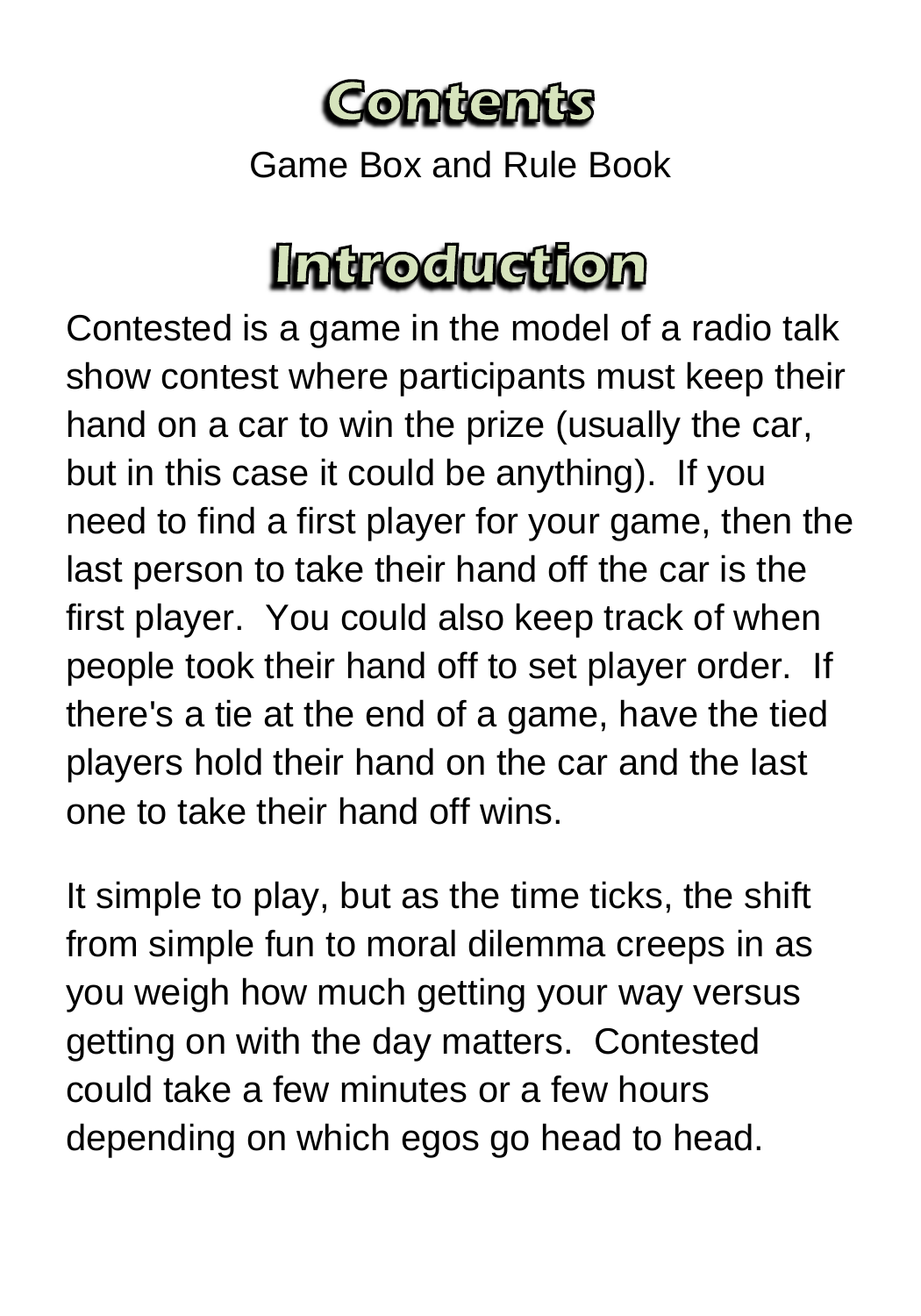

Place the Contested box in the center of the playing surface where everybody can reach it easily.

## **How to Play**

Choose the disputed issue you wish to get a definitive answer for. Some common issues could be who gets to be first player in a game or tie-breaking the end of a game. Then all players place a hand on the Contested box. Nobody should move the box from its current location so as to cause another player to have a harder time touching the box. Players then keep their hand on the Contested box as long as they can.

# **Ending the Game**

The last player still touching the Contested box is the winner. If you would like to set an order, higher rank should go in reverse order of when people pulled their hand off.